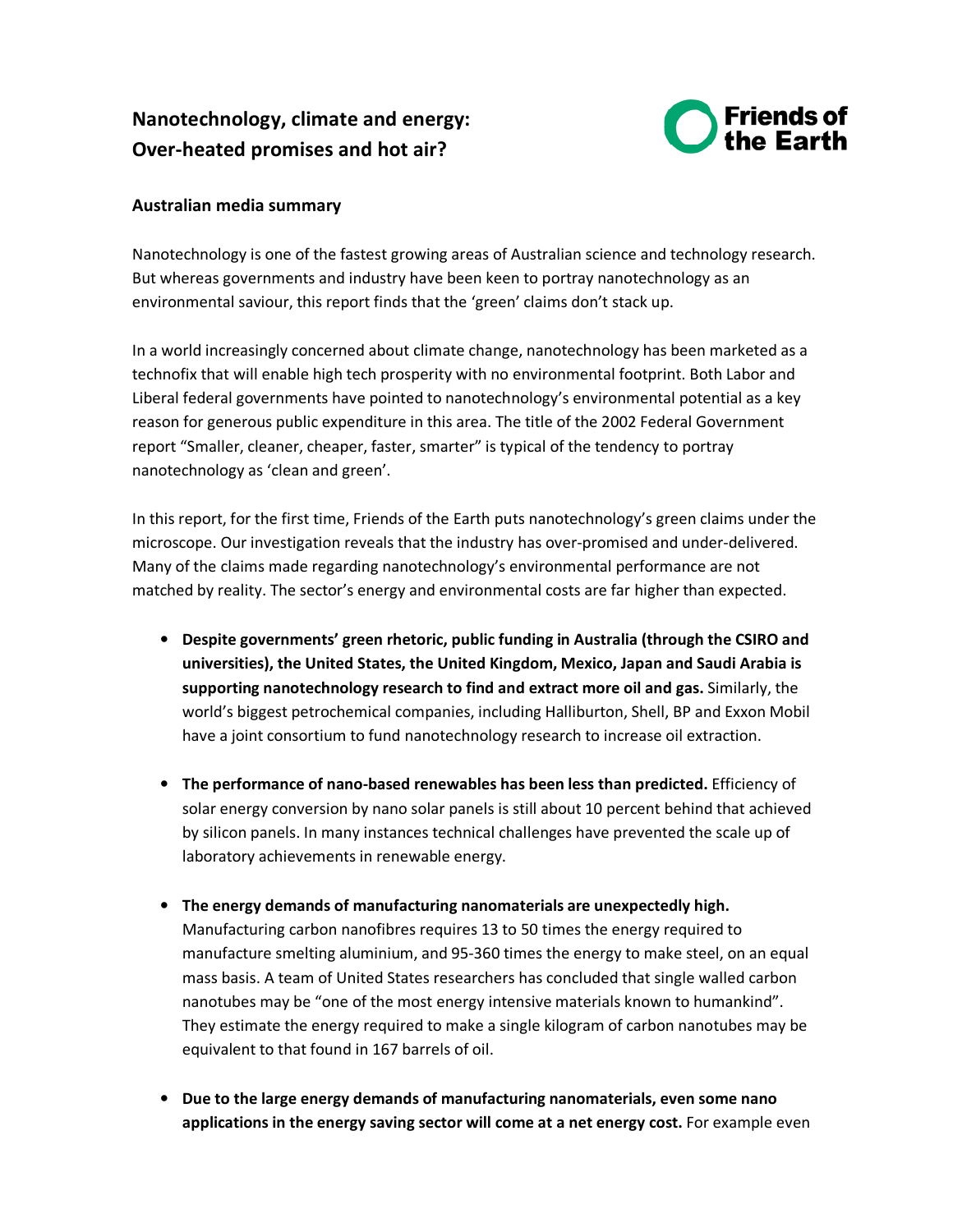though strengthening windmill blades with carbon nanofibres would make the blades lighter, because of the energy required to manufacture the nano-blades, early life cycle analysis shows that it could be more energy efficient to use conventional windmill blades.

- **Most nanoproducts are not designed for the energy sector and will come at a net energy cost.** Super strong nano golf clubs, wrinkle disguising nano-cosmetics, and colour-enhanced television screens take a large quantity of energy to produce, while offering no environmental savings. Such nanoproducts greatly outnumber applications in which nano could deliver net energy savings.
- **The release of nanomaterials to the environment could also result in accelerated generation of potent greenhouse gas emissions.** Antibacterial nano silver is used widely in clothing, textiles, cleaning products, personal care products and surface coatings. Yet preliminary study shows that when nano silver is exposed to sludge, similar to that found in waste water treatment plants, four times the typical level of nitrous oxide is released. Nitrous oxide has 280 times the global warming potential of carbon dioxide over a twenty year period.
- **Beyond greenhouse gas emissions, nanomanufacturing imposes a high environmental burden.** Nanomanufacturing has very high use of water and solvents. Large quantities of hazardous substances are used or generated as byproducts. Only one tenth of one percent of materials used to manufacture nanoproducts found in computers and electronic goods are contained in the final products. That is, 99.9 percent of materials used in such nanomanufacturing become waste.
- **Despite the serious uncertainties, there is a growing body of research demonstrating that some nanomaterials used in energy applications can pose health and environmental risks.** Carbon nanotubes are touted for use in electronics, energy applications, and specialty car and plane parts. However, early research shows that some forms of nanotubes can cause mesothelioma, the deadly cancer associated with asbestos exposure.
- **Nanotechnology is not an unqualified environmental saviour nor will its widespread use in everything from socks to face creams enable us to pursue 'business as usual' while substantively reducing our environmental footprint.** At best, such claims can be interpreted as the result of wishful thinking on the part of proponents; at worst they can be seen as misleading greenwash.

The green claims made of nanotechnology and the potential for energy saving applications should not obscure the true environmental burden of this new technology. Nanotechnology may deliver new methods to harness, use and store energy; it may improve functionality and efficiency in some applications. Nevertheless Friend of the Earth warns that overall, this technology will come at a huge energy and broader environmental cost.